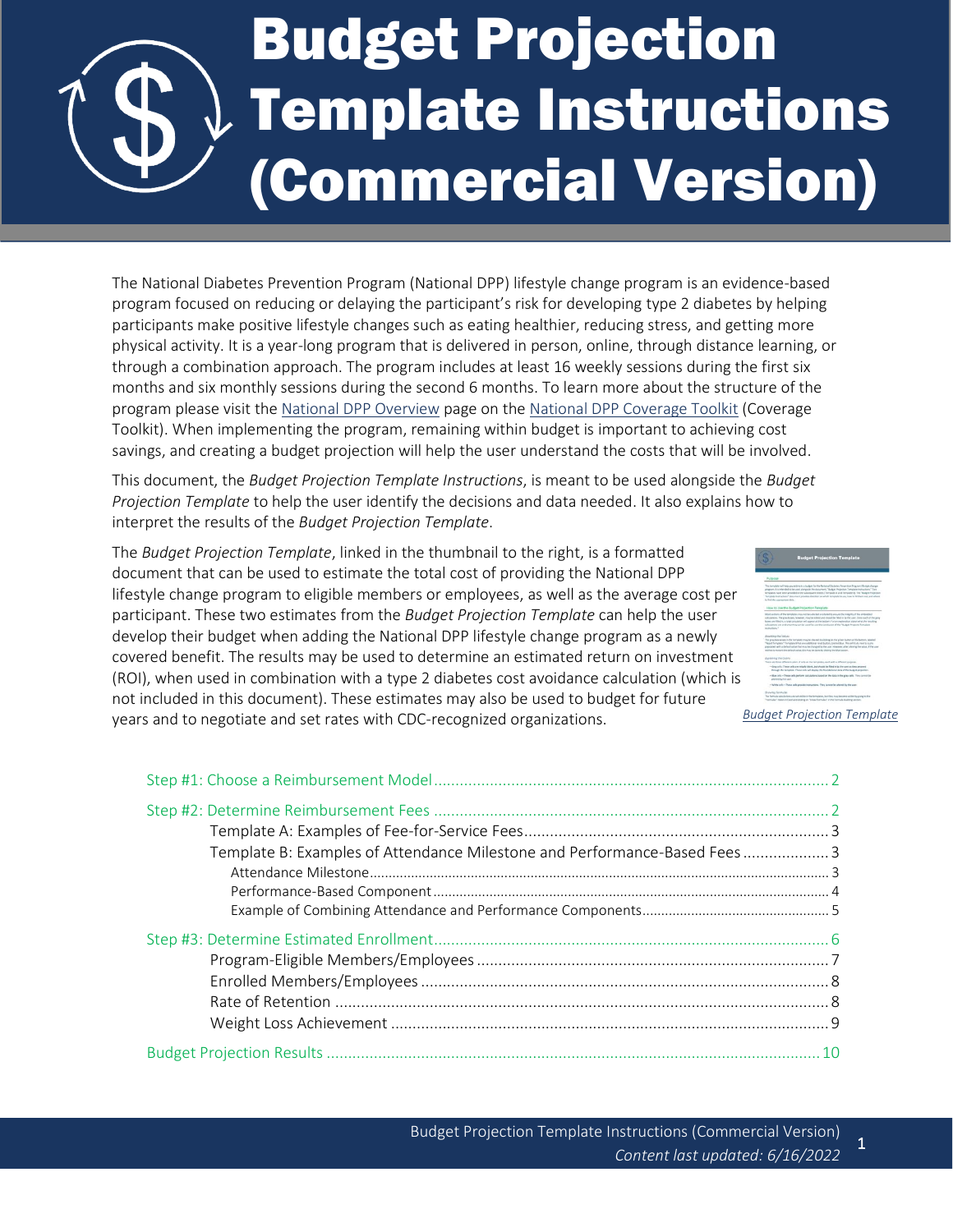# <span id="page-1-0"></span>Step #1: Choose a Reimbursement Model

The typical formula for estimating the total cost of the program is enrollment multiplied by cost per enrollee. Although straightforward, this formula becomes more complex as different reimbursement models are used.

# Estimated total cost of the program = [Cost per member] x [# of Enrollees]

Multiple reimbursement models have been used by payers in the National DPP lifestyle change program. Although the models vary, there are generally three main components that create the reimbursement framework. These components may be used discretely or in combination with one another. See the *[Reimbursement Models for Commercial Payers](https://coveragetoolkit.org/commercial-plans/commercial-plans-contracting/commercial-plans-reimbursement/)* section of the Coverage Toolkit for more information about each of these reimbursement models, including commercial examples.

- Fee-for-service component: Fixed reimbursement amount for each service or session provided
- Attendance milestone component: Fixed fees that are reimbursed once attendance has reached pre-determined levels (e.g.,  $1^{st}$  session,  $4^{th}$  session,  $9^{th}$  session,  $16^{th}$  session)
- Performance-based component: Fixed reimbursement based on outcome achievement, such as weight loss

Generally, a fee-for-service model is used discretely, while the attendance milestone and performancebased components are used in combination. If the user's organization prefers to reimburse CDCrecognized organizations for each session that is held, the fee-for-service model may be appropriate. If the organization wishes to develop a model that encourages CDC-recognized organizations to focus on attendance and outcomes, the attendance milestone and performance-based combination model may be the best fit.

The *Budget Projection Template* contains two templates, each on a separate tab. Template A is used for creating a budget projection using a fee-for-service model, and Template B is used for creating a budget projection using an attendance milestone and performance-based combination model. The user selects the reimbursement model that is most appropriate and opens the associated tab.

[Template A:](#page-2-0) 

[Fee-for-Service Model](#page-2-0)

[Template B:](#page-2-1)  [Attendance Milestone and](#page-2-1)  [Performance-Based](#page-2-1)  [Combination Model](#page-2-1)

Please note, the *Budget Projection Template* features a common payment breakdown for each payment model, but a user may customize it to fit their needs.

# <span id="page-1-1"></span>Step #2: Determine Reimbursement Fees

The next step is to determine the reimbursement amount. Below are example fees that may be used to fill in the *Budget Projection Template*, or organization-specific fees may be used to estimate a more accurate cost projection.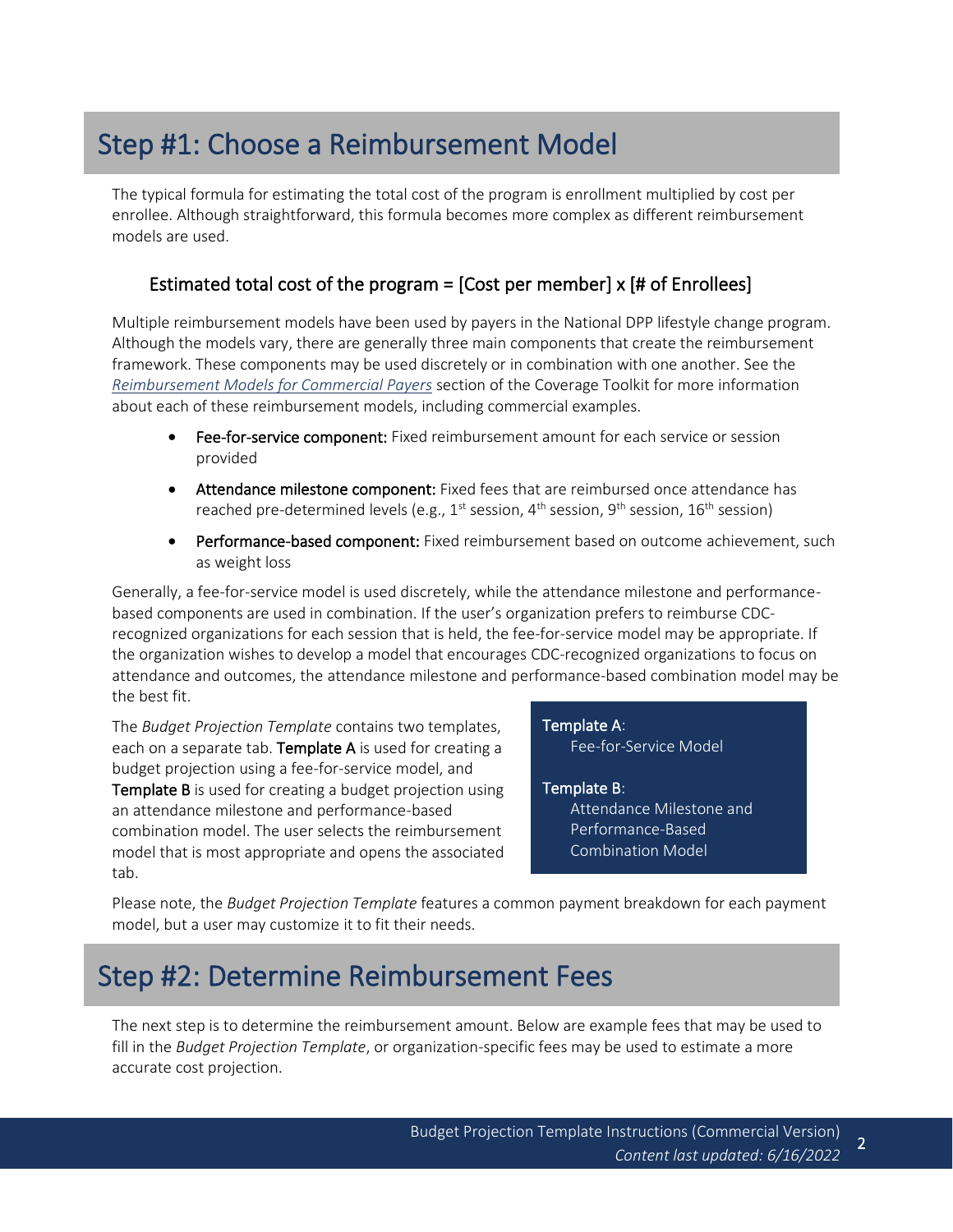<span id="page-2-0"></span>Additional examples of reimbursement amounts used in other organizations and states can be found in the *[Reimbursement Models for Commercial Payers](https://coveragetoolkit.org/commercial-plans/commercial-plans-contracting/commercial-plans-reimbursement/)* and the *[Reimbursement Models for Medicaid Agencies](https://coveragetoolkit.org/medicaid-mco-reimbursement/)  [and MCOs](https://coveragetoolkit.org/medicaid-mco-reimbursement/)* pages of the Coverage Toolkit.

## Template A: Examples of Fee-for-Service Fees

In a fee-for-service reimbursement model, CDC-recognized organizations may receive a fixed amount for the initial enrollment, each core session (weekly sessions during the first six months of the program), and for each core maintenance session (monthly sessions during the second six months of the program). It may be the same dollar amount regardless of session type, or different fees may be provided for the different types of sessions.

| a. Fill out the reimbursement rates in the table below.                      |        |                              |                                             |
|------------------------------------------------------------------------------|--------|------------------------------|---------------------------------------------|
| Reimbursement Category                                                       | Amount | Number of<br><b>Sessions</b> | <b>Total Cost by</b><br><b>Session Type</b> |
| Each core session                                                            |        | 16                           | \$0.00                                      |
| Each core maintenance session                                                |        | 6                            | \$0.00                                      |
| <b>Total Cost per Participant</b><br>(if participant completes all sessions) |        |                              | \$0.00                                      |

In Step #2 of Template A in the *Budget Projection Template*, pictured in the image above, the user may fill in fee amounts of their choice. Some examples of fee amounts used in Medicaid are:

|                                  | New York<br><b>Medicaid</b> | Montana<br>Medicaid |
|----------------------------------|-----------------------------|---------------------|
| Fee per core session             | \$22.00                     | \$29.10             |
| Fee per core maintenance session | \$22.00                     | \$29.10             |

<span id="page-2-1"></span>For additional examples of fee-for-service fee amounts used in other states, visit the *[Reimbursement](https://coveragetoolkit.org/medicaid-mco-reimbursement/)  [Models for Medicaid Agencies and MCOs](https://coveragetoolkit.org/medicaid-mco-reimbursement/)* page of the Coverage Toolkit.

### Template B: Examples of Attendance Milestone and Performance-Based Fees

### <span id="page-2-2"></span>Attendance Milestone

In an attendance milestone reimbursement model, CDC-recognized organizations may receive a fixed amount after specified attendance milestones have been met. For example, instead of being paid after each single session provided, reimbursement would be received on four different occasions: after the first session, after the fourth session, after the ninth session, and after the first core maintenance session.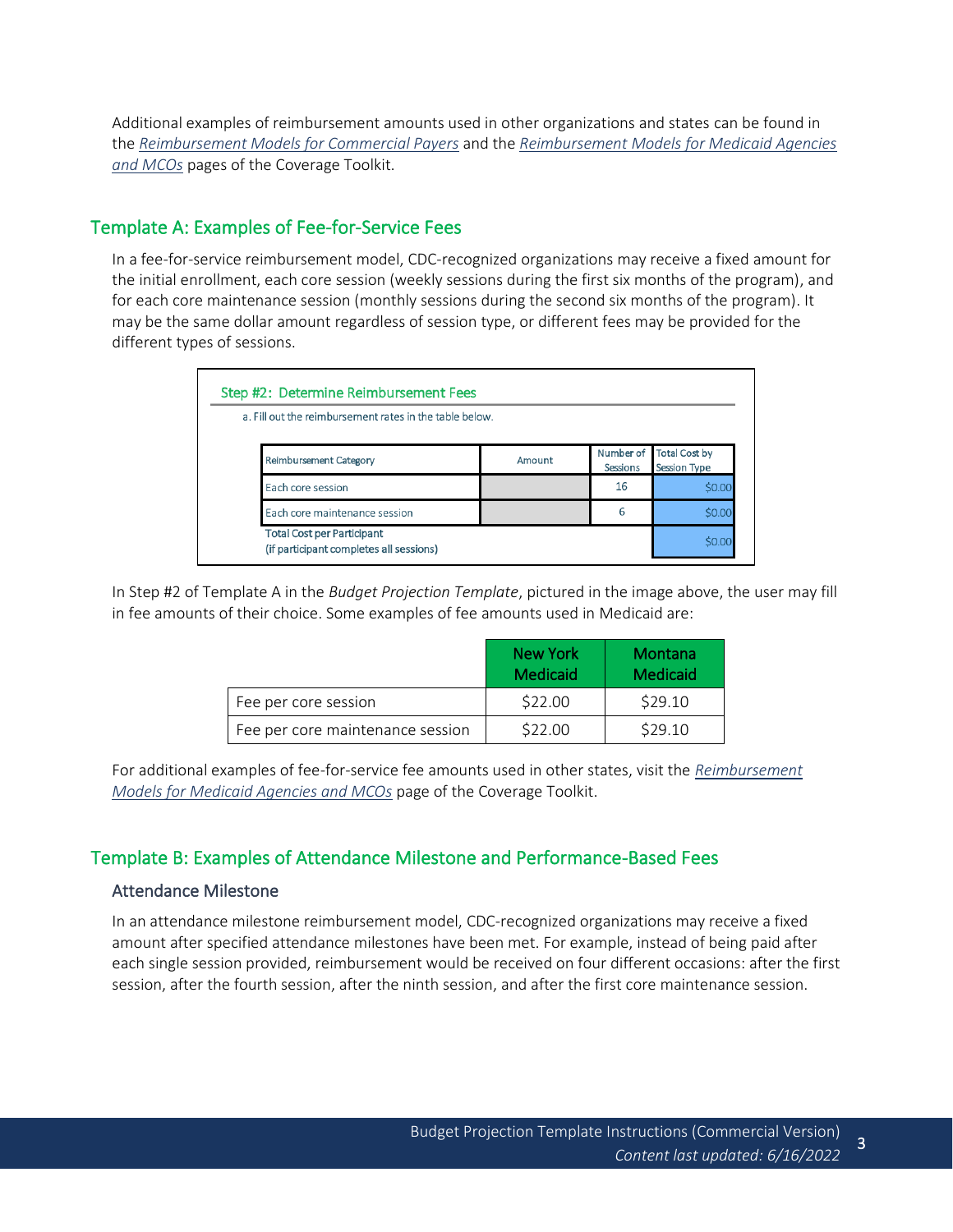| Step #2: Determine Reimbursement Fees                                        |                                                                                                                           |        |  |  |
|------------------------------------------------------------------------------|---------------------------------------------------------------------------------------------------------------------------|--------|--|--|
| a. Fill out the attendance milestone reimbursement rates in the table below. |                                                                                                                           |        |  |  |
|                                                                              | <b>Reimbursement Category</b>                                                                                             | Amount |  |  |
|                                                                              | First session                                                                                                             |        |  |  |
|                                                                              | 4 sessions                                                                                                                |        |  |  |
|                                                                              | 9 sessions                                                                                                                |        |  |  |
|                                                                              | >16 sessions (core maintenance)*                                                                                          |        |  |  |
|                                                                              | <b>Total Cost per Participant</b><br>(if participant completes all sessions but does not<br>achieve targeted weight loss) | \$0.00 |  |  |

In Step #2 of Template B in the *Budget Projection Template*, shown above, the user may fill in fee amounts of their choice. The Kentucky Employees' Health Plan reimburses between \$350-\$429 per enrollee (see the *[Reimbursement Models for Commercial Payers](https://coveragetoolkit.org/commercial-plans/commercial-plans-contracting/commercial-plans-reimbursement/)* page for more details), and reimburses at the following milestones:

|                                        | % of Total Payment |
|----------------------------------------|--------------------|
| Fee after the $2^{nd}$ session         | 25%                |
| Fee after the 4 <sup>th</sup> session  | 75%                |
| Fee after the 9 <sup>th</sup> session  | $0\%$              |
| Fee after the 16 <sup>th</sup> session | በ%                 |

<span id="page-3-0"></span>For examples of attendance milestone fee amounts used in Medicaid, visit the *[Reimbursement Models for](https://coveragetoolkit.org/medicaid-mco-reimbursement/)  [Medicaid Agencies and MCOs](https://coveragetoolkit.org/medicaid-mco-reimbursement/)* page of the Coverage Toolkit.

### Performance-Based Component

In a performance-based model component, CDC-recognized organizations may receive a pre-determined reimbursement amount if specified outcomes have been met. There are multiple designs to carry this out. Under one example, once an enrollee achieves 5 percent weight loss from baseline weight, the provider will be reimbursed the performance-based amount; however, if weight loss is not achieved, no performance-based reimbursement will be given. Under a different example, the provider may be reimbursed on a sliding scale, and as each additional percentage of weight is lost from the baseline, a level of pre-determined reimbursement amount will be given. It may be difficult to use this component as a discrete model. As such, a combination model is typically favored, such as the Attendance Milestone and Performance-Based Combination Model, which provides payment for attendance along with a performance incentive bonus.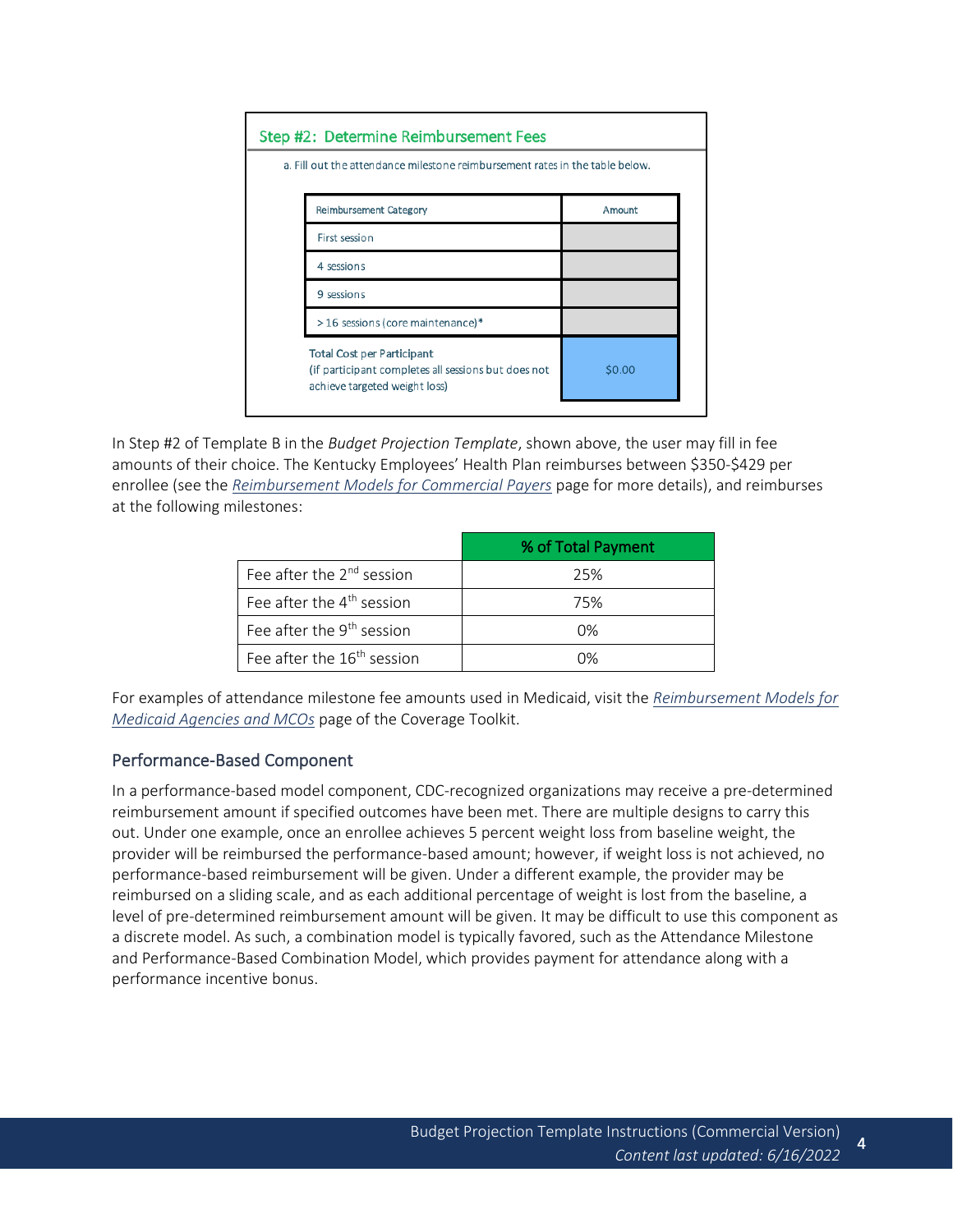| b. Fill out the performance-based component reimbursement rate in the table below. |                     |        |  |
|------------------------------------------------------------------------------------|---------------------|--------|--|
|                                                                                    | Weight Loss Outcome | Amount |  |
|                                                                                    | 5% weight loss      |        |  |
|                                                                                    |                     |        |  |

In Step #2 of Template B in the *Budget Projection Template*, shown in the image above, the user may fill in performance-based fee amounts of their choice. The performance-based fee amounts used in the Medicare Diabetes Prevention Program (MDPP) include:

#### • Medicare Diabetes Prevention Program:

- o \$169 for the first 5 percent body weight lost
- o \$35 when 9 percent body weight is achieved

Note: Although the MDPP includes an additional payment once 9 percent weight loss is achieved, the National DPP lifestyle change program does not include a 9 percent weight loss outcome. As a result, it has not been included in Template B in the *Budget Projection Template*.

<span id="page-4-0"></span>For examples of performance-based fee amounts used in Medicaid, visit the *[Reimbursement Models for](https://coveragetoolkit.org/medicaid-mco-reimbursement/)  [Medicaid Agencies and MCOs](https://coveragetoolkit.org/medicaid-mco-reimbursement/)* page of the Coverage Toolkit.

### Example of Combining Attendance and Performance Components

As mentioned previously, the attendance milestone and performance-based components are often combined into one reimbursement model. The MDPP is one example in which this combination can be seen; the MDPP reimbursement model is shown below. Additional details about the MDPP can be found on the *[MDPP](https://coveragetoolkit.org/mdpp-basics/) Basics an[d MDPP Implementation Resources](https://coveragetoolkit.org/mdpp-implementation-resources/)* pages of the Coverage Toolkit. Examples of states using attendance milestone and performance-based components in a reimbursement model in Medicaid can be found on the *[Reimbursement Models for Medicaid Agencies and MCOs](https://coveragetoolkit.org/medicaid-mco-reimbursement/)* page of the Coverage Toolkit.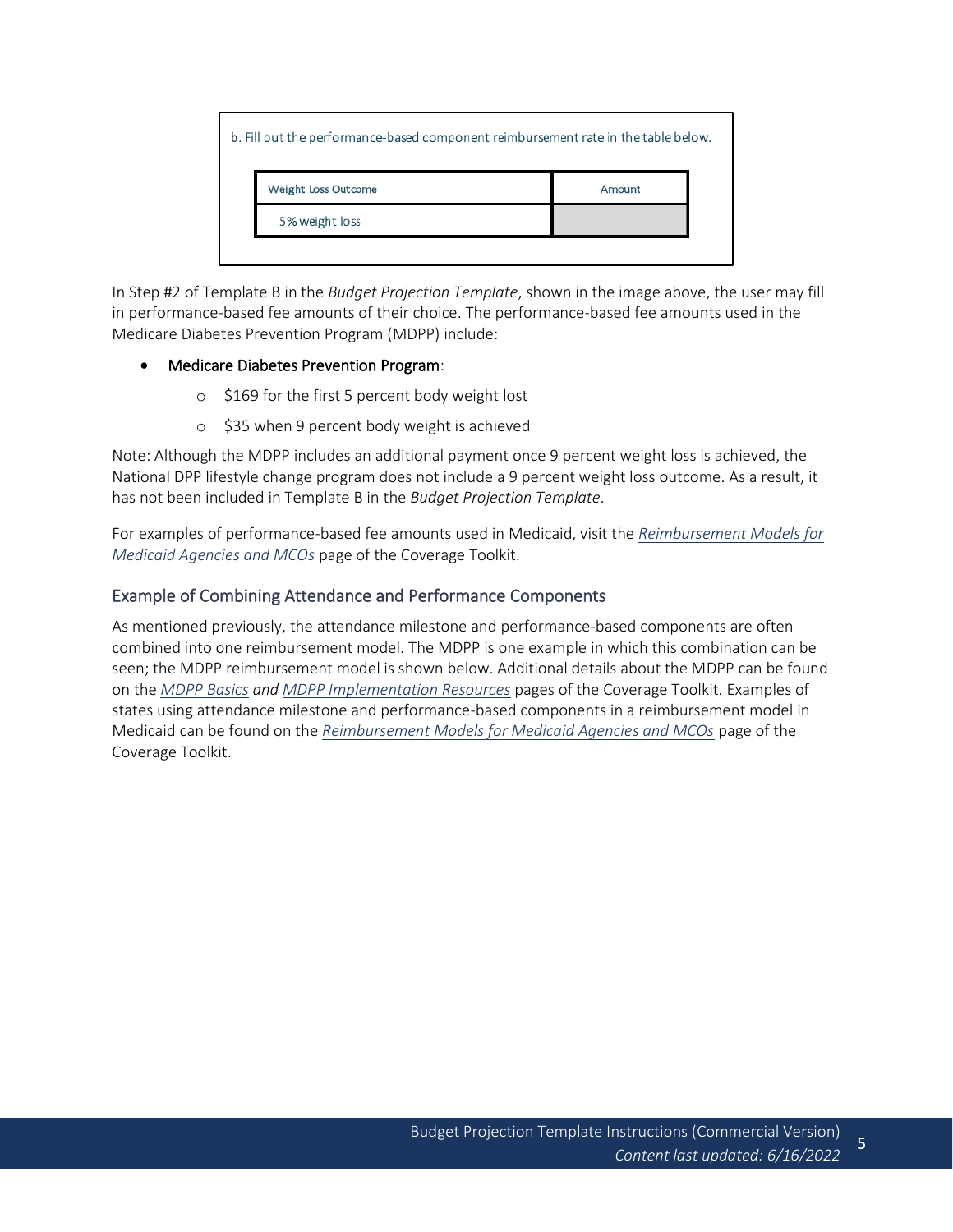Medicare DPP Reimbursement Model:

| <b>Performance Goal</b>                                    | Payment<br>(with minimum<br>weight loss) | Payment<br>(without minimum<br>weight loss) |
|------------------------------------------------------------|------------------------------------------|---------------------------------------------|
| <b>Core Sessions</b>                                       |                                          |                                             |
| 1 <sup>st</sup> Core session attended                      | \$35                                     |                                             |
| 4 Total core sessions attended                             |                                          | \$105                                       |
| 9 Total core sessions attended                             |                                          | \$175                                       |
| Maximum Total Payment for Core Sessions                    |                                          | \$315                                       |
| <b>Core Maintenance Sessions</b>                           |                                          |                                             |
| 2 Sessions attended in months $7 - 9$                      | \$93                                     | \$70                                        |
| 2 Sessions attended in months $10 - 12$                    | \$93                                     | \$70                                        |
| <b>Maximum Total Payment for Core Maintenance Sessions</b> | \$186                                    | \$140                                       |
| <b>Weight Loss Performance Payments</b>                    |                                          |                                             |
| 5% Weight loss achieved (months 1–12)                      | \$169                                    | \$0                                         |
| 9% Weight loss achieved (at any point during months 1-12)  | \$35                                     | \$0                                         |
| Maximum Additional Weight Loss Performance Payments        | \$204                                    | \$0                                         |
| Maximum Performance Payments*                              | \$705                                    | \$455                                       |

\*In the CY 2022 PFS, CMS removed the Ongoing Maintenance Sessions for those beneficiaries who started MDPP set of services on or after January 1, 2022. MDPP beneficiaries who were participating in the MDPP set of services on or before December 31, 2021 may continue with the ongoing maintenance phase if they maintain 5 percent weight loss and attendance requirements.

A one-time bridge payment of \$35 is available for the first MDPP core session or core maintenance session provided to a beneficiary during months 1–12 when a beneficiary has previously received his/her first core session from a different MDPP supplier.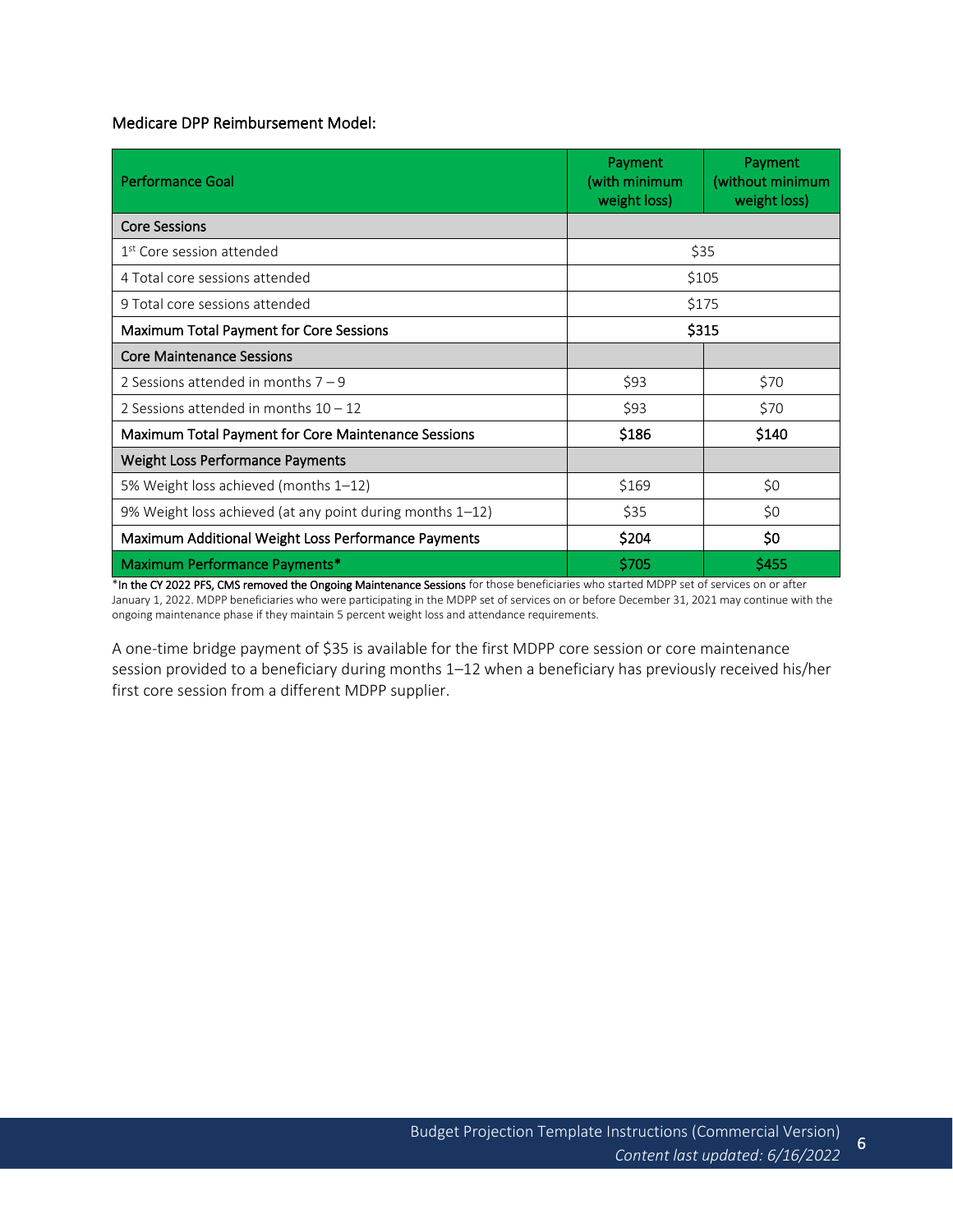# <span id="page-6-0"></span>Step #3: Determine Estimated Enrollment

The last step in the *Budget Projection Template* is estimating the number of individuals who will be enrolled and remain throughout the program. This requires an estimation of the 1) number of programeligible members or employees, 2) number of members or employees who will enroll after recruitment efforts, and 3) rate of retention. If a performance-based component is used, it is also necessary to estimate the percentage of participants achieving the 5 percent weight loss outcome.

### Program-Eligible Members/Employees

The number of program-eligible members or employees is an estimation of adult members or employees who meet the eligibility criteria (found in the *[Screening and Identification](https://coveragetoolkit.org/commercial-plans/commercial-plans-delivery/commercial-plans-identification/) – Commercial Payers* section in the Coverage Toolkit) and is the largest number of enrollees possible for the program. It is entered in Step 3a of the *Budget Projection Template*, pictured below.

<span id="page-6-1"></span>

There are two suggested methods to calculate this number:

- Claims data extraction. Through claims data extraction, commercial plans can pull the exact number of covered members who meet the eligibility criteria. This is the most accurate method to estimate the total number of eligible members. Helpful suggestions on how to use this method are found in the *[Screening and Identification](https://coveragetoolkit.org/commercial-plans/commercial-plans-delivery/commercial-plans-identification/) – Commercial Payers* section of the Coverage Toolkit. Due to patient privacy laws, this method is not available to employers.
- 1/3 of the adult member/employee population. When claims data is not an option, the user may use a substitute calculation of 1/3 of the covered adult (18+) members or employees. This is the approximate rate of the national adult population who has prediabetes.

The organization may choose to reach out to all National DPP lifestyle change program-eligible members or employees (shown as "high" and "very high" risk in the table below) or to narrow its focus to those at "very high" risk of being diagnosed with type 2 diabetes. The table below indicates the approximate stratification of risk for type 2 diabetes. If the organization chooses to focus on a narrower percentage of the eligible population (i.e., "very high risk"), this should be reflected in the enrollment number.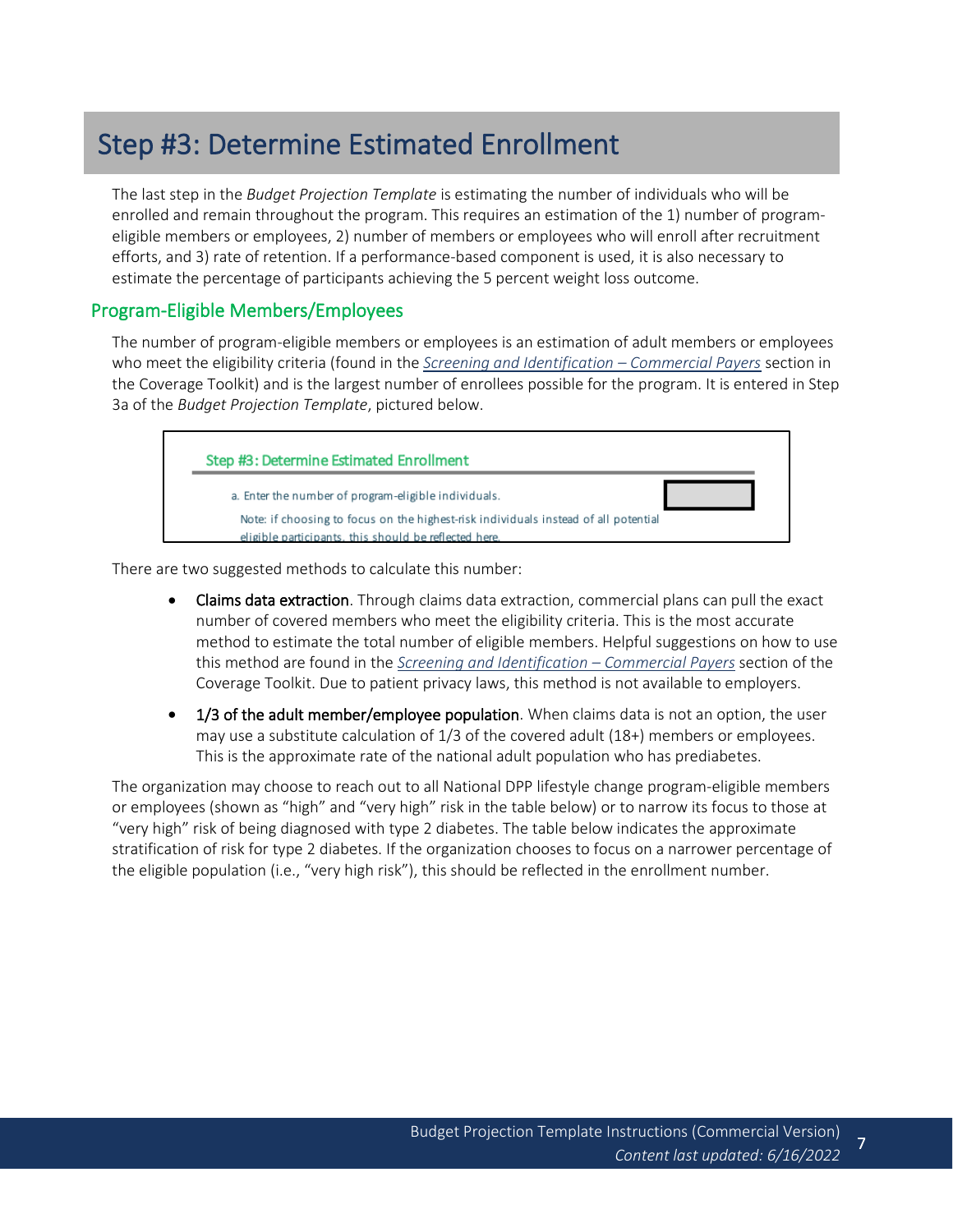| <b>Risk Level</b> | Percentage of<br>Individuals with<br>Prediabetes | 10-Year Type<br>2 Diabetes<br><b>Risk</b> | <b>Risk Indicators</b>                | Recommended<br>Intervention            |
|-------------------|--------------------------------------------------|-------------------------------------------|---------------------------------------|----------------------------------------|
| Very High         | 15%                                              | $>30\%$                                   | A1c $> 5.7\%$<br>FPG > 110            | Structured lifestyle                   |
| High              | 20%                                              | 20% - 30%                                 | FPG > 100<br>National DPP<br>score 9+ | intervention in a<br>community setting |
| Moderate          | 30%                                              | $10\% - 20\%$                             | 2+ risk factors                       | Risk counseling                        |
| Low               | 35%                                              | $0\% - 10\%$                              | 0-1 risk factors                      | Build healthy<br>communities           |

<span id="page-7-0"></span>Source: Gerstein et al., 2007; Zhang et al., 2010

### Enrolled Members/Employees

Although recruitment efforts will be made to enroll the greatest number of targeted, program-eligible members or employees as possible, not all will enroll in the program. There are many strategies organizations can use to maximize enrollment. Some strategies include reaching potential participants through multiple avenues, such as mailings, phone calls, emails, text messages, screening or wellness events, or newsletters. Other strategies include creating relationships with primary care physicians to secure support and referrals. For additional tips on participant recruitment and enrollment, see the *[Recruitment and Referral](https://coveragetoolkit.org/recruitment-referral-for-the-national-dpp-lifestyle-change-program/)* page of the Coverage Toolkit.

| b. Enter the percent of eligible individuals who will enroll in the program. |  |
|------------------------------------------------------------------------------|--|
| Note: All percents on this form should be entered as decimals.               |  |

In Step 3b of the *Budget Projection Template*, shown above, users will enter an estimate of the percent of the eligible individuals identified in Step 3a who will enroll in the program. The number of enrolled members or employers is those individuals who attend at least one session (not including a session zero or discovery session, which is an informational session often used to assess readiness and commitment to the program). When estimating this number, the following estimations may be used:

- User Choice. Given the user's understanding of their organization's members or employees, they may be able to estimate the percentage of members or employees who will enroll in a year-long lifestyle change program after recruitment efforts have been made.
- **10 15 percent.** Anecdotally, many organizations estimate that about  $10 15$  percent of eligible individuals will enroll in the program. It is often said that if you want to enroll 100 people you have to outreach to 1000.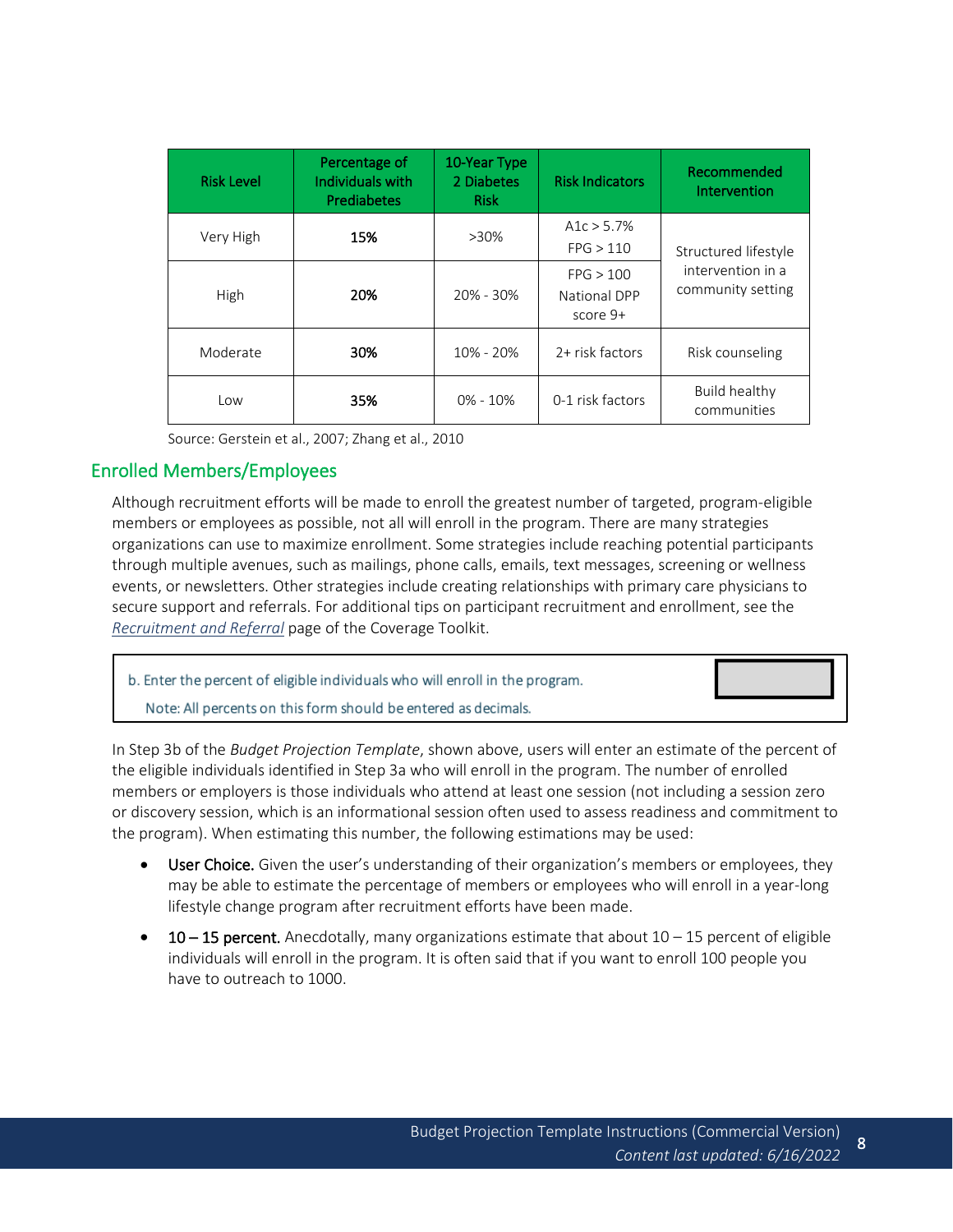- 15.4 percent, 20.4 percent, or 25.1 percent. Across three different time periods, the Kentucky Employee Health Plan had 15.4, 20.4, and 25.1 percent of individuals enrolled and actively engaged in the program of those who had agreed to talk with a nurse during outreach.<sup>1</sup>
- 82.9 percent. Minnesota's employee health plan identified just over 5,000 program-eligible individuals through an electronic risk test. Of those eligible, almost 83 percent enrolled.<sup>2</sup>

### Rate of Retention

The rate of retention is the percentage of individuals who remain active participants in the program from the first class through the end. Retention will have an impact upon the total cost of the program as well as the benefits gained by participants. For individuals at higher risk of type 2 diabetes diagnosis, steadier participation in the program will result in a higher rate of type 2 diabetes cost avoidance over time. To learn about retention best practices, please see the *[Retention](https://coveragetoolkit.org/medicaid-agencies/medicaid-agencies-delivery/medicaid-agencies-retention/)* page of the Coverage Toolkit.

<span id="page-8-0"></span>

| Attendance                      | Percent Retention |
|---------------------------------|-------------------|
| $1+$ sessions                   | 100%              |
| 4+ sessions                     |                   |
| 9+ sessions                     |                   |
| >16 sessions (core maintenance) |                   |

In Step 3d of the *Budget Projection Template*, pictured in the image above, users will estimate what percentage of enrolled individuals will attend 4+ sessions, 9+ sessions, and >16 sessions. The table below provides example retention rates based on multiple implementations of the National DPP lifestyle change program. The YMCA Retention Rate comes from th[e YMCA of the USA DPP 2015 Annual Report](https://innovation.cms.gov/Files/reports/hcia-ymcadpp-evalrpt.pdf)<sup>3</sup>, published in March 2016 and supported by the Centers for Medicare and Medicaid Innovation's Health Care Innovation Awards. For additional data reports from this project, see CMS' [Health Care Innovation](https://innovation.cms.gov/innovation-models/health-care-innovation-awards#:~:text=The%20Health%20Care%20Innovation%20Awards,those%20with%20the%20highest%20health)  [Awards](https://innovation.cms.gov/innovation-models/health-care-innovation-awards#:~:text=The%20Health%20Care%20Innovation%20Awards,those%20with%20the%20highest%20health) page.

 $1$  CDC. Emerging Practices in Diabetes Prevention and Control: Promoting the National Diabetes Prevention Program as a Covered Benefit for State Employees. July 2016. Accessed here: [https://www.cdc.gov/diabetes/pdfs/programs/stateandlocal/emerging\\_practices-ndpp.pdf](https://www.cdc.gov/diabetes/pdfs/programs/stateandlocal/emerging_practices-ndpp.pdf)

 $2$  CDC. Emerging Practices in Diabetes Prevention and Control: Promoting the National Diabetes Prevention Program as a Covered Benefit for State Employees. July 2016. Accessed here: [https://www.cdc.gov/diabetes/pdfs/programs/stateandlocal/emerging\\_practices-ndpp.pdf](https://www.cdc.gov/diabetes/pdfs/programs/stateandlocal/emerging_practices-ndpp.pdf)

<sup>&</sup>lt;sup>3</sup>Evaluation of the Health Care Innovation Awards: Community Resource Planning, Prevention, and Monitoring, Annual Report 2015:<https://innovation.cms.gov/Files/reports/hcia-ymcadpp-evalrpt.pdf>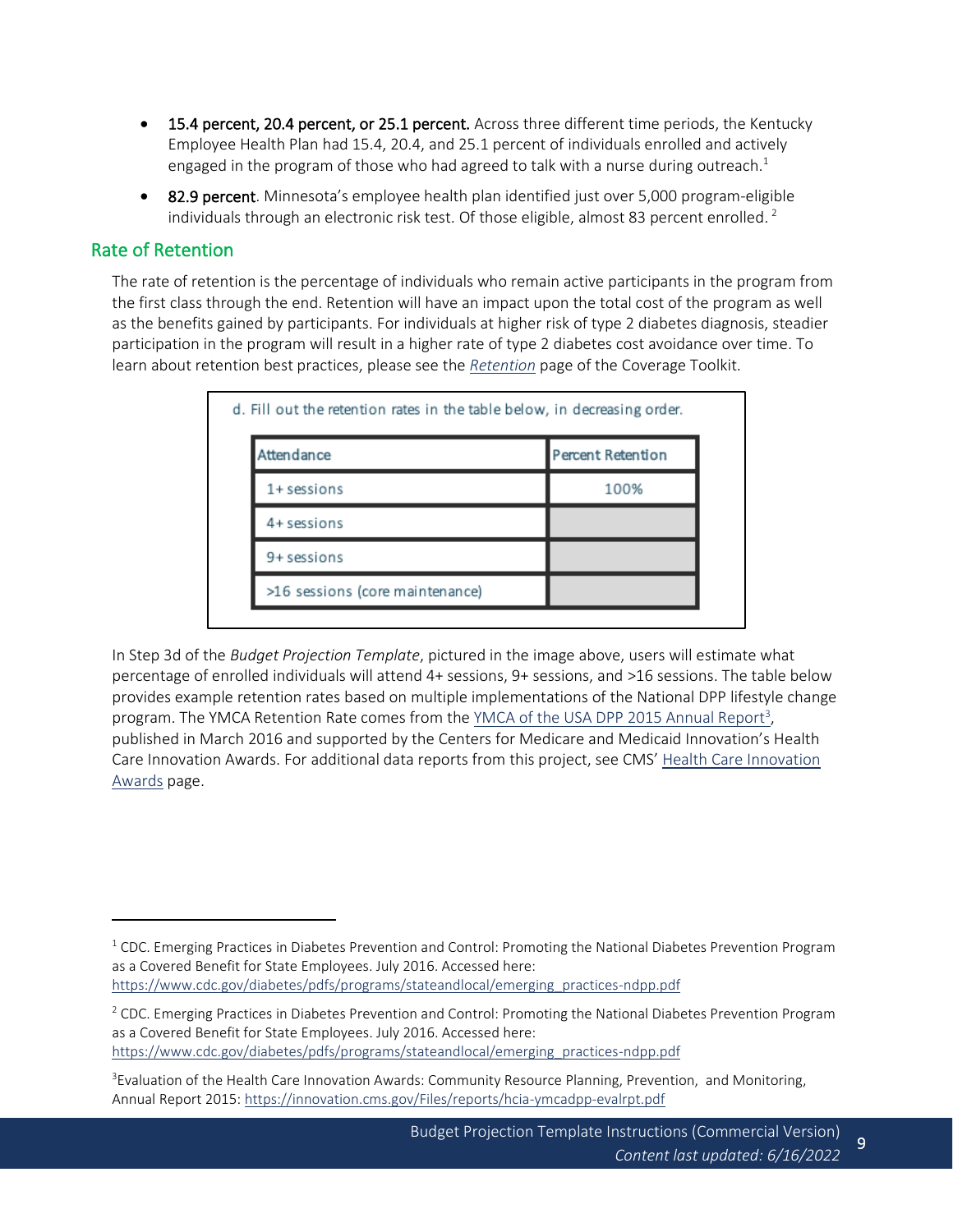| Session                | YMCA<br><b>Retention Rate -</b><br><b>Medicare Beneficiaries</b> | <b>Commercial Payer</b> | Large Health<br><b>System Employer</b> |
|------------------------|------------------------------------------------------------------|-------------------------|----------------------------------------|
| Enrollees in session 1 | 6,874                                                            | 1,055                   | 893                                    |
| Attended 4+ sessions   | 83%                                                              | 76%                     | 81%                                    |
| Attended 9+ sessions   | 63%                                                              | 52%                     | 79%                                    |
| Attended >16 sessions  | 25%                                                              | $\ast$                  | $\ast$                                 |

<span id="page-9-0"></span>\*Not measured

### Weight Loss Achievement

When using a performance-based component in the program reimbursement model, it is important to estimate the percentage of participants achieving the 5 percent weight loss outcome. This percentage is entered in Step 3e on Template B in the *Budget Projection Template*, shown below.

| e. Indivduals achieving the weight loss outcome. The default percentage is equal<br>to the retention rate entered for ">16 sessions" (see step 3d). |         |  |
|-----------------------------------------------------------------------------------------------------------------------------------------------------|---------|--|
| Individuals Achieving Weight Loss Outcome                                                                                                           | Percent |  |
| 5% weight loss                                                                                                                                      | 0%      |  |
|                                                                                                                                                     |         |  |

As the number of sessions attended increases, the percent of body weight loss generally increases as well. A report analyzing participant results from the first four years of the National DPP lifestyle change program indicated that participants who attended more than 16 sessions achieved a median weight loss of  $\geq$  5 percent.<sup>4</sup> Therefore, to estimate the percentage of participants who achieve the desired weight loss goal, the following estimation may be used:

• A percent equal to the percent used for participant retention in >16 sessions.

For example, if the estimated percentage of individuals who would attend >16 sessions is 25 percent, then the estimated percentage of participates who would achieve the desired weight loss would also be 25 percent.

<sup>4</sup> Ely, E. K., Gruss, S. M., Luman, E. T., Gregg, E. W., Ali, M. K., Nhim, K., Rolka, D. B., Albright, A. L. "A National Effort to Prevent Type 2 Diabetes: Participant-Level Evaluation of CDC's National Diabetes Prevention Program." Diabetes Care. 2017 Oct. 40(10): 1331-1341. Accessed here:

<https://coveragetoolkit.org/wp-content/uploads/2018/04/New-CDC-DDT-National-DPP-article.pdf>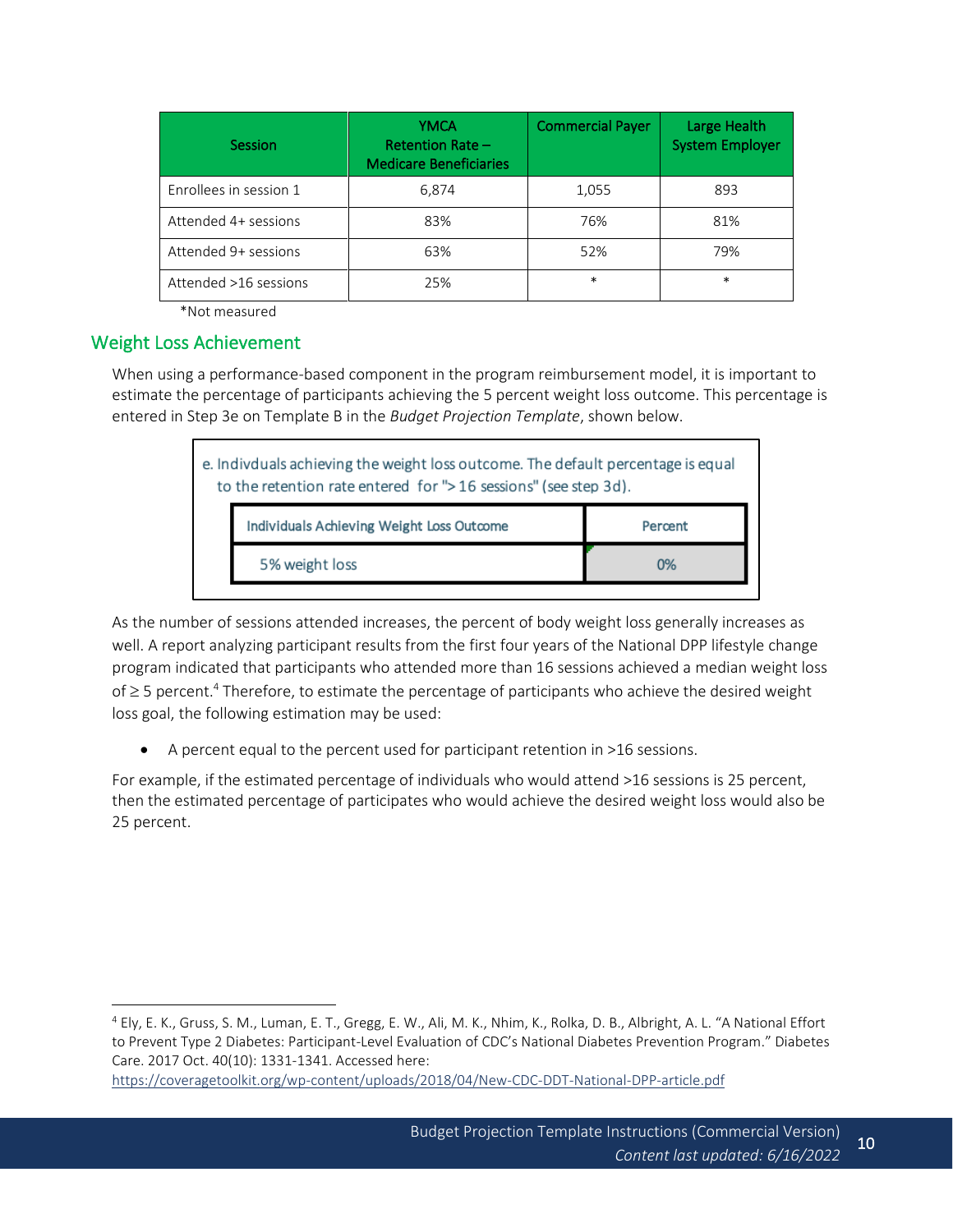# Budget Projection Results

Once the *Budget Projection Template* has been filled out, the results calculated are the total estimated cost of providing the program and the estimated average cost per participant. The "Output" sections from Template A and Template B are shown in the images below.

### Template A:

| <b>Output: Total Estimated Cost*</b>          |        |  |
|-----------------------------------------------|--------|--|
| <b>Sessions</b>                               | Cost   |  |
| Core sessions $1-3$                           | \$0.00 |  |
| Core sessions 4-8                             | \$0.00 |  |
| Core sessions 9-16                            | \$0.00 |  |
| Core maintenance sessions (6)                 | \$0.00 |  |
| <b>Total Estimated Cost</b>                   | \$0.00 |  |
|                                               |        |  |
| <b>Estimated Average Cost per Participant</b> | \$0.00 |  |
|                                               |        |  |

#### Template B:

#### **Output: Total Estimated Cost**

| <b>Sessions</b>             | Cost   |
|-----------------------------|--------|
| First session               | \$0.00 |
| 4 core sessions             | \$0.00 |
| 9 core sessions             | \$0.00 |
| 6 core maintenance sessions | \$0.00 |
| 5% weight loss              | \$0.00 |
| <b>Total Estimated Cost</b> | \$0.00 |
|                             |        |

Estimated Average Cost per Participant

\$0.00